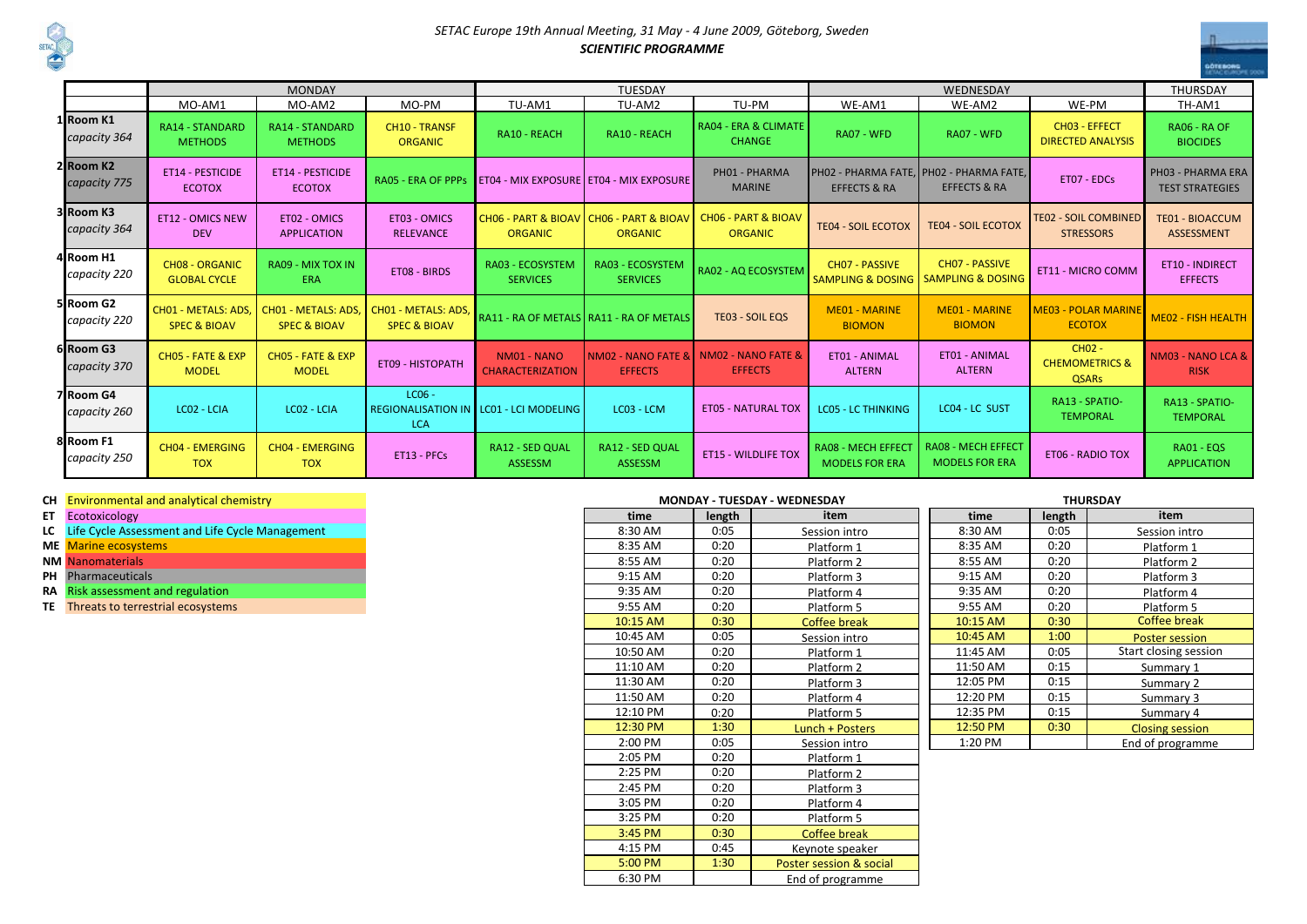| <b>Session</b>                                                          | Abbreviation                         | <b>Accepted as</b>            | <b>Platform</b> | Nr of          |         | Poster Session chair          | Session co-chair(s)            |
|-------------------------------------------------------------------------|--------------------------------------|-------------------------------|-----------------|----------------|---------|-------------------------------|--------------------------------|
|                                                                         |                                      |                               | session         | platform       | session |                               |                                |
|                                                                         |                                      |                               | on              | time blocks    | on      |                               |                                |
| CH01 - Adsorption, speciation and bioavailability of metals             | CH01 - METALS: ADS, SPEC &           | platform + poster session     | MO              | 3              | MO      | Karel De                      | Erik Smolders, Antonio         |
|                                                                         | <b>BIOAV</b>                         |                               |                 |                |         | Schamphelaere                 | Cobelo-Garcia                  |
| CH02 - Chemometrics and QSARs: fate and effect relations                | <b>CHO2 - CHEMOMETRICS &amp;</b>     | platform + poster spotlight + | WE              | $\mathbf{1}$   | WE.     | Patrik Andersson              | Paola Gramatica                |
|                                                                         | <b>QSARs</b>                         | poster session                |                 |                |         |                               |                                |
| CH03 - Effect directed analysis to identify key environmental toxicants | <b>CHO3 - EFFECT DIRECTED</b>        | platform + poster session     | WE              | $\mathbf{1}$   | WE      | Marja Lamoree                 | <b>Robert Burgess</b>          |
|                                                                         | <b>ANALYSIS</b>                      |                               |                 |                |         |                               |                                |
| CH04 - Emerging contaminants: identification strategies and             | <b>CH04 - EMERGING TOX</b>           | platform + poster session     | MO              | $\overline{2}$ | MO      | Peter Haglund                 | Katherine Langford             |
| occurrence                                                              |                                      |                               |                 |                |         |                               |                                |
| CH05 - New directions in fate and exposure modeling of environmental    | CH05 - FATE & EXP MODEL              | platform + poster session     | MO              | $\overline{2}$ | MO      | <b>Matthew MacLeod</b>        | <b>Todd Gouin, Ian Cousins</b> |
| contaminants                                                            |                                      |                               |                 |                |         |                               |                                |
| CH06 - Partitioning processes and bioavailability of organic chemicals  | <b>CHO6 - PART &amp; BIOAV</b>       | platform + poster session     | TU              | 3              | TU      | Tobias Schulze                | Martin Krauss, Kirk Semple     |
|                                                                         | <b>ORGANIC</b>                       |                               |                 |                |         |                               |                                |
| CH07 - Passive sampling and dosing as tools to measure and control      | <b>CH07 - PASSIVE SAMPLING &amp;</b> | platform + poster session     | WE              | $\overline{2}$ | WE.     | <b>Philipp Mayer</b>          | Georg Streck, Joop Hermens     |
| exposure                                                                | <b>DOSING</b>                        |                               |                 |                |         |                               |                                |
| CH08 - The global cycle of organic micropollutants                      | <b>CH08 - ORGANIC GLOBAL</b>         | platform + poster session     | MO              | $\mathbf{1}$   | MO      | Rosalinda Gioia               | Karla Pozo                     |
|                                                                         | <b>CYCLE</b>                         |                               |                 |                |         |                               |                                |
| CH09 - The role of environmental specimen banking                       | CH09 - ESBs                          | poster corner                 | $\blacksquare$  | 0              | TH      | Jan Koschorreck               | Anders Bignert                 |
| CH10 - Transformation products of organic chemicals - Analysis, fate,   | <b>CH10 - TRANSF ORGANIC</b>         | platform + poster session     | MO              | $\mathbf{1}$   | MO      | Kathrin Fenner                | Thomas McKone                  |
| and risk assessment                                                     |                                      |                               |                 |                |         |                               |                                |
| ET01 - Animal alternatives in ecotoxicology: experimental approaches    | <b>ET01 - ANIMAL ALTERN</b>          | platform + poster session     | WE              | $\overline{2}$ | WE      | <b>Scott Belanger</b>         | Melanie Gross, Frederic        |
|                                                                         |                                      |                               |                 |                |         |                               | Leusch                         |
| ET02 - Application of OMICS technologies to identifying critical        | <b>ET02 - OMICS APPLICATION</b>      | platform + poster session     | MO              | $\mathbf{1}$   | MO      | Yue Ge                        | Xuanxian Peng                  |
| pathways or biomarkers of toxicity that impact risk                     |                                      |                               |                 |                |         |                               |                                |
| ET03 - Assessing the ecological relevance of OMICS and biomarkers       | <b>ET03 - OMICS RELEVANCE</b>        | platform + poster session     | MO              | $\mathbf{1}$   | MO      | Tamara Galloway               | Lúcia Guilhermino, Martin      |
|                                                                         |                                      |                               |                 |                |         |                               | Eriksson                       |
| ET04 - Chemical mixtures, sequential and time-varying exposures         | ET04 - MIX EXPOSURE                  | platform + poster session     | TU              | $\overline{2}$ | TU      | Thomas Backhaus               | Nina Cedergreen, Claus         |
|                                                                         |                                      |                               | TU              | $\mathbf{1}$   | TU      |                               | Svendsen                       |
| ET05 - Ecotoxicology of natural compounds                               | <b>ET05 - NATURAL TOX</b>            | platform + poster session     |                 |                |         | Stephan                       | Vitor Vasconcelos              |
| ET06 - Ecotoxicology of radioactive substances                          | ET06 - RADIO TOX                     | platform + poster spotlight + | WE              | $\mathbf{1}$   | WE      | Pflugmacher<br>Clare Bradshaw | Rodolphe Gilbin, Hildegarde    |
|                                                                         |                                      | poster session                |                 |                |         |                               | Vandenhove                     |
| ET07 - EDCs: Individual and population level responses                  | ET07 - EDCs                          | platform + poster session     | WE              | $\mathbf{1}$   | WE.     | Mary Ann Ottinger             | Hank Krueger                   |
|                                                                         |                                      |                               |                 |                |         |                               |                                |
| ET08 - Effects of environmental pollutants in birds; field studies and  | ET08 - BIRDS                         | platform + poster session     | MO              | 1              | MO      | Björn Brunström               | <b>Bengt Silverin</b>          |
| experimental models                                                     |                                      |                               |                 |                |         |                               |                                |
| ET09 - Histopathology in ecotoxicology                                  | ET09 - HISTOPATH                     | platform + poster spotlight + | MO              | $\mathbf{1}$   | MO.     | <b>Gerd Maack</b>             | <b>Burkard Watermann</b>       |
|                                                                         |                                      | poster session                |                 |                |         |                               |                                |
| ET10 - Indirect ecological effects of pollutants - Challenge or         | ET10 - INDIRECT EFFECTS              | platform + poster spotlight + | TH              | $\mathbf{1}$   | TH      | Vincent Pettigrove            | Silvia Mohr                    |
| nightmare?                                                              |                                      | poster session                |                 |                |         |                               |                                |
| ET11 - Microbial community ecotoxicology                                | ET11 - MICRO COMM                    | platform + poster session     | WE              | 1              | WE      | Hans Blanck                   | Ingela Dahllöf                 |
| ET12 - New developments in OMICS, including epigenetics                 | ET12 - OMICS NEW DEV                 | platform + poster session     | MO              | 1              | MO      | Juliette Legler               | Nico van Straalen              |
| ET13 - Occurrence, fate and effects of perfluorinated organic           | ET13 - PFCs                          | platform + poster session     | MO              | $\mathbf{1}$   | MO      | Pim de Voogt                  | Bert Van Bavel                 |
| compounds                                                               |                                      |                               |                 |                |         |                               |                                |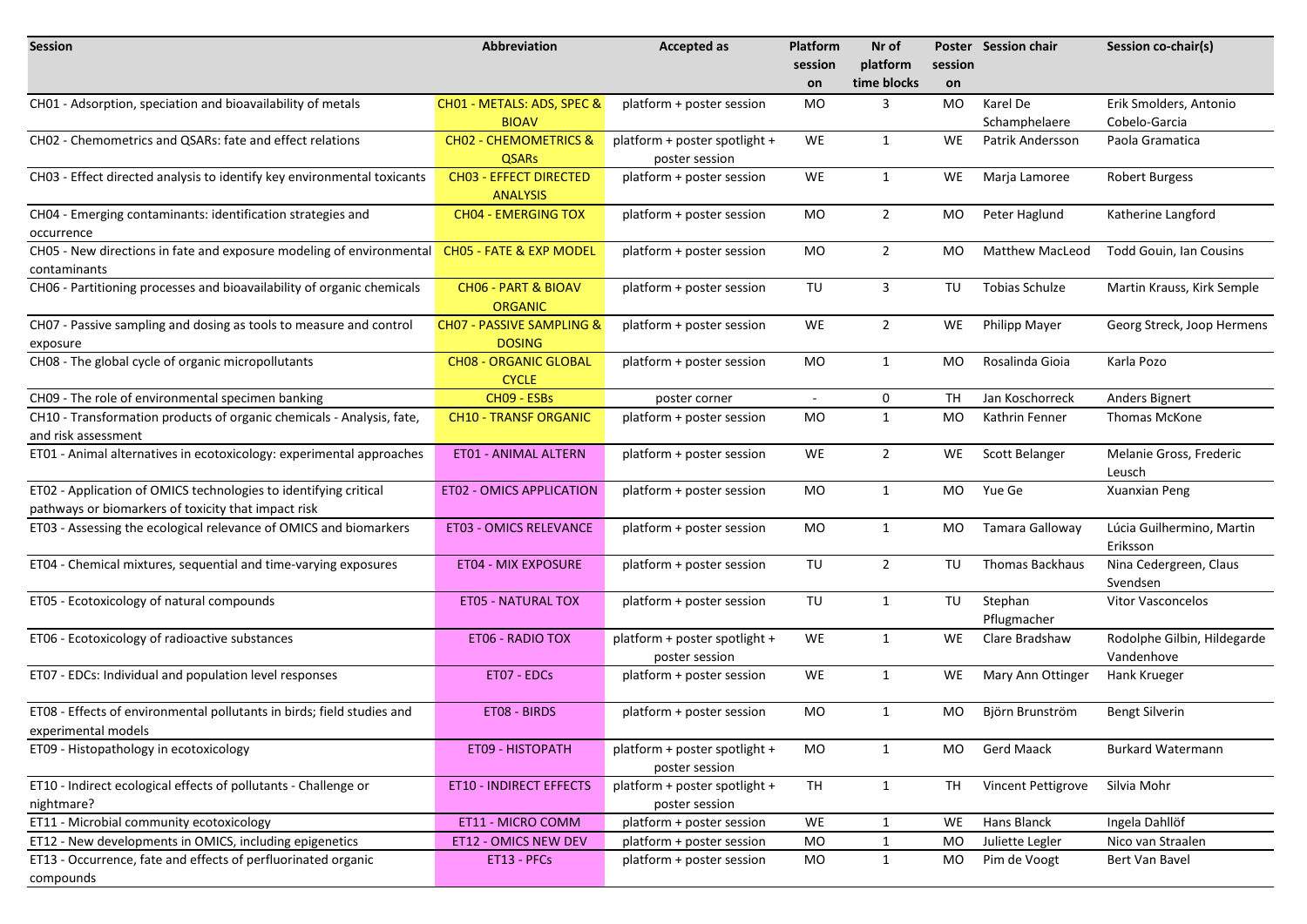| <b>Session</b>                                                                                         | <b>Abbreviation</b>                            | <b>Accepted as</b>                                              | Platform  | Nr of          |                 | Poster Session chair       | Session co-chair(s)                                     |
|--------------------------------------------------------------------------------------------------------|------------------------------------------------|-----------------------------------------------------------------|-----------|----------------|-----------------|----------------------------|---------------------------------------------------------|
|                                                                                                        |                                                |                                                                 | session   | platform       | session         |                            |                                                         |
|                                                                                                        |                                                |                                                                 | on        | time blocks    | on              |                            |                                                         |
| ET14 - Pesticide ecotoxicology and analytical chemistry                                                | <b>ET14 - PESTICIDE ECOTOX</b>                 | platform + poster session +                                     | MO        | $\overline{2}$ | MO              | Marco Vighi                | Antonio Ginebreda                                       |
|                                                                                                        |                                                | poster corner                                                   |           |                |                 |                            |                                                         |
| ET15 - Wildlife toxicology: it's the ecology                                                           | <b>ET15 - WILDLIFE TOX</b>                     | platform + poster session                                       | TU        | $\mathbf{1}$   | TU              | Nico van den Brink         | John Elliott                                            |
|                                                                                                        |                                                |                                                                 |           |                |                 |                            |                                                         |
| LC01 - Advances in Life Cycle Inventory modeling                                                       | <b>LC01 - LCI MODELING</b>                     | platform + poster spotlight +<br>poster session                 | TU        | $\mathbf{1}$   | TU              |                            | Alessandra Zamagni Angeline De Beaufort                 |
| LC02 - Life Cycle Impact Assessment: Methodological advances,<br>including biodiversity and water use  | LC02 - LCIA                                    | platform + poster spotlight +<br>poster session                 | MO        | $\overline{2}$ | MO.             | Michael Hausschild         | Jerome Payet, Annette<br>Koehler, Emmanuelle<br>Aoustin |
| LC03 - Life cycle management - from scientific knowledge to decision                                   | LC03 - LCM                                     | platform + poster session +                                     | TU        | $\mathbf{1}$   | TU              | <b>Gerald Rebitzer</b>     | Sebastien Humbert, Anne-<br>Marie Tillman               |
| making<br>LC04 - Life Cycle Sustainability Assessment of Products                                      | LC04 - LC SUST                                 | poster corner<br>platform + poster session                      | WE        | $\mathbf{1}$   | WE              | Walter Klöpffer            | <b>Christian Bauer</b>                                  |
| LC05 - Life cycle thinking and assessment supporting environmental                                     | <b>LCO5 - LC THINKING</b>                      | platform + poster session                                       | WE        | $\mathbf{1}$   | WE              | Rana Pant                  | Ellen Riise                                             |
| policies and environmental standards                                                                   |                                                |                                                                 |           |                |                 |                            |                                                         |
| LC06 - Regionalisation in LCA - managing global life cycle and regional<br>needs                       | <b>LC06 - REGIONALISATION IN</b><br><b>LCA</b> | platform + poster session +<br>poster corner                    | MO        | $\mathbf{1}$   | MO              | Ralph Rosenbaum            | Rosalie van Zelm                                        |
| ME01 - Biomonitoring and integrative assessment of marine pollution                                    | <b>ME01 - MARINE BIOMON</b>                    | platform + poster session                                       | WE        | $\overline{2}$ | WE              | Juan Bellas                | Ricardo Beiras                                          |
| ME02 - Fish health and integrated monitoring                                                           | <b>ME02 - FISH HEALTH</b>                      | platform + poster session                                       | <b>TH</b> | 1              | TH              | Lars Forlin                | Ketil Hylland                                           |
| ME03 - Polar marine ecotoxicology, risk assessment and monitoring                                      | <b>ME03 - POLAR MARINE</b><br><b>ECOTOX</b>    | platform + poster session                                       | WE        | $\mathbf{1}$   | WE.             | Mathijs Smit               | Rainer Lohmann                                          |
| NM01 - Environmental characterization and dose metrics of                                              | NM01 - NANO                                    | platform + poster corner                                        | TU        | $\mathbf{1}$   | TU              | <b>Edward Heithmar</b>     | Damjana Drobne                                          |
| engineered nanoparticles                                                                               | <b>CHARACTERIZATION</b>                        |                                                                 |           |                |                 |                            |                                                         |
| NM02 - Fate and effects of nanoparticles                                                               | NM02 - NANO FATE &<br><b>EFFECTS</b>           | platform + poster spotlight +<br>poster session + poster corner | TU        | $\overline{2}$ | TU              | Janeck Scott-<br>Fordsmand | Paul Bacchus                                            |
| NM03 - LCA and risk management of nanotechnologies - are we                                            | NM03 - NANO LCA & RISK                         | platform + poster session                                       | <b>TH</b> | $\mathbf{1}$   | TH              | Teresa Fernandes           | Paolo Masoni, Stephen J.                                |
| focusing on the right issues?<br>PH01 - Fate and effects of pharmaceuticals and personal care products | PH01 - PHARMA MARINE                           | platform + poster session                                       | TU        | $\mathbf{1}$   | TU              | Tom Hutchinson             | Klaine<br><b>Kevin Thomas</b>                           |
| (PPCPs) in marine ecosystems                                                                           |                                                |                                                                 |           |                |                 |                            |                                                         |
| PH02 - Fate, effects and risk assessment of pharmaceuticals in the                                     | PH02 - PHARMA FATE,                            | platform + poster session                                       | WE        | $\overline{2}$ | WE              | Jürg Oliver Straub         |                                                         |
| environment                                                                                            | <b>EFFECTS &amp; RA</b>                        |                                                                 |           |                |                 |                            |                                                         |
| PH03 - Targeted test strategies for environmental risk assessment of                                   | PH03 - PHARMA ERA TEST                         | platform + poster spotlight +                                   | <b>TH</b> | $\mathbf{1}$   | TH              | Joakim Larsson             | <b>Bryan Brooks</b>                                     |
| pharmaceuticals based on mode of action                                                                | <b>STRATEGIES</b>                              | poster session                                                  |           |                |                 |                            |                                                         |
| RA01 - Applications of environmental standards and site-specific risk                                  | RA01 - EQS APPLICATION                         | platform + poster session                                       | TH        | $\mathbf{1}$   | TH <sub>1</sub> | Natalie Wilson             | Stefano Della Sala, Claire                              |
| assessment<br>RA02 - Aquatic ecosystem and wetland health - risk assessment and                        | RA02 - AQ ECOSYSTEM                            | platform + poster session +                                     | TU        | $\mathbf{1}$   | TU              | Mohiuddin                  | Cailes<br>Gertie Arts, Jo Davies                        |
| remediation                                                                                            |                                                | poster corner                                                   |           |                |                 | Munawar                    |                                                         |
| RA03 - Ecosystem services: a new approach in ecological risk                                           | RA03 - ECOSYSTEM                               | platform + poster spotlight +                                   | TU        | $2^{\circ}$    | TU              | Joke Van Wensem            | Lorraine Maltby, Marlea                                 |
| assessment                                                                                             | <b>SERVICES</b>                                | poster session                                                  |           |                |                 |                            | Wagelmans                                               |
| RA04 - Environmental Risk Assessment in the context of climate<br>change                               | RA04 - ERA & CLIMATE<br><b>CHANGE</b>          | platform + poster session                                       | TU        | $\mathbf{1}$   | TU              | <b>Matthias Liess</b>      | Ben Kefford                                             |
|                                                                                                        |                                                |                                                                 |           |                |                 |                            |                                                         |